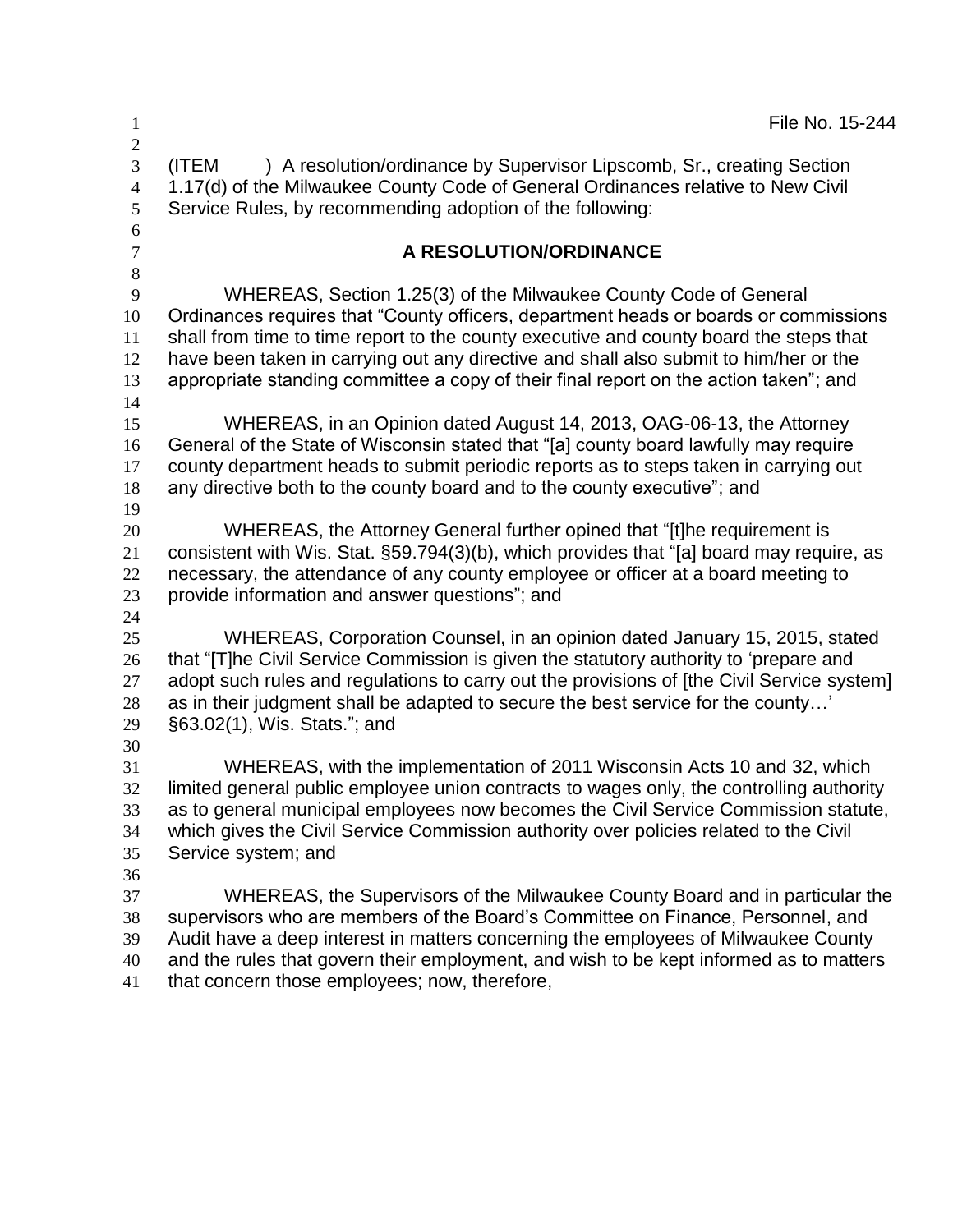| 42       |          |                                                                                                                                                           |                                                                                    |  |  |  |  |
|----------|----------|-----------------------------------------------------------------------------------------------------------------------------------------------------------|------------------------------------------------------------------------------------|--|--|--|--|
| 43<br>44 |          | BE IT RESOLVED, the Milwaukee County Director of Human Resources is<br>requested to provide a written informational report to the County Board and to its |                                                                                    |  |  |  |  |
| 45       |          |                                                                                                                                                           | Committee on Finance, Personnel, and Audit describing any changes in the Milwaukee |  |  |  |  |
| 46       |          | County Civil Service Rules proposed to the Civil Service Commission by the Director or                                                                    |                                                                                    |  |  |  |  |
| 47       |          | anyone under his or her direction; and                                                                                                                    |                                                                                    |  |  |  |  |
| 48       |          |                                                                                                                                                           |                                                                                    |  |  |  |  |
| 49       |          | BE IT FURTHER RESOLVED, such report shall be provided in time for                                                                                         |                                                                                    |  |  |  |  |
| 50       |          | discussion at the regular meeting of the Committee on Finance, Personnel, and Audit                                                                       |                                                                                    |  |  |  |  |
| 51       |          | that precedes the meeting of the Civil Service Commission at which the proposed rule                                                                      |                                                                                    |  |  |  |  |
| 52       |          | changes will be presented; and                                                                                                                            |                                                                                    |  |  |  |  |
| 53       |          |                                                                                                                                                           |                                                                                    |  |  |  |  |
| 54       |          |                                                                                                                                                           | BE IT FURTHER RESOLVED, the Milwaukee County Board of Supervisors                  |  |  |  |  |
| 55       |          |                                                                                                                                                           | hereby creates Section 1.17(d) of the Milwaukee County Code of General Ordinances  |  |  |  |  |
| 56       |          |                                                                                                                                                           | by adopting the following:                                                         |  |  |  |  |
| 57       |          |                                                                                                                                                           |                                                                                    |  |  |  |  |
| 58       |          |                                                                                                                                                           | <b>AN ORDINANCE</b>                                                                |  |  |  |  |
| 59       |          |                                                                                                                                                           |                                                                                    |  |  |  |  |
| 60       |          |                                                                                                                                                           | The County Board of Supervisors of the County of Milwaukee does ordain as          |  |  |  |  |
| 61       | follows: |                                                                                                                                                           |                                                                                    |  |  |  |  |
| 62       |          |                                                                                                                                                           |                                                                                    |  |  |  |  |
| 63       |          |                                                                                                                                                           | <b>SECTION 1.</b> Chapter 1.17 of the General Ordinances of Milwaukee County is    |  |  |  |  |
| 64       |          |                                                                                                                                                           | hereby amended as follows:                                                         |  |  |  |  |
| 65       |          |                                                                                                                                                           |                                                                                    |  |  |  |  |
| 66       |          |                                                                                                                                                           | 1.17. - Procedures for consideration of personnel requests.                        |  |  |  |  |
| 67<br>68 | (a)      |                                                                                                                                                           | Definitions. Where used in this section, the following words shall mean:           |  |  |  |  |
| 69       |          |                                                                                                                                                           |                                                                                    |  |  |  |  |
| 70       |          | (1)                                                                                                                                                       | County board shall mean the county board of supervisors.                           |  |  |  |  |
| 71       |          | (2)                                                                                                                                                       | Commission shall mean the county civil service commission.                         |  |  |  |  |
| 72       |          | (3)                                                                                                                                                       | Committee shall mean the committee on finance, personnel and audit.                |  |  |  |  |
| 73       |          | (4)                                                                                                                                                       | Petitioner shall mean the person or organization, including a member of the        |  |  |  |  |
| 74       |          |                                                                                                                                                           | county board, making or sponsoring the request, resolution or ordinance, or        |  |  |  |  |
| 75       |          |                                                                                                                                                           | the authorized representative of such person or organization.                      |  |  |  |  |
| 76       |          |                                                                                                                                                           | (5) Code shall mean the Milwaukee County Code of General Ordinances.               |  |  |  |  |
| 77       |          |                                                                                                                                                           |                                                                                    |  |  |  |  |
| 78       | (b)      |                                                                                                                                                           | Filing of personnel request. All personnel requests by whomsoever made (in any     |  |  |  |  |
| 79       |          |                                                                                                                                                           | way affecting county offices and employe positions, compensation, hours of labor   |  |  |  |  |
| 80       |          | or conditions of employment, specification of duties and any other matters                                                                                |                                                                                    |  |  |  |  |
| 81       |          | referred to in chapter 17 of the Code relating thereto) for salary increases,                                                                             |                                                                                    |  |  |  |  |
| 82       |          |                                                                                                                                                           | reclassifications, fringe benefits, additional positions and other personnel       |  |  |  |  |
| 83       |          |                                                                                                                                                           | requests which would require a change of the provisions of chapter 17 of the       |  |  |  |  |
| 84       |          |                                                                                                                                                           | Code, shall be filed with the chairperson of the county board for presentation to  |  |  |  |  |
| 85       |          |                                                                                                                                                           | the county board and reference to the commission.                                  |  |  |  |  |
| 86       |          |                                                                                                                                                           |                                                                                    |  |  |  |  |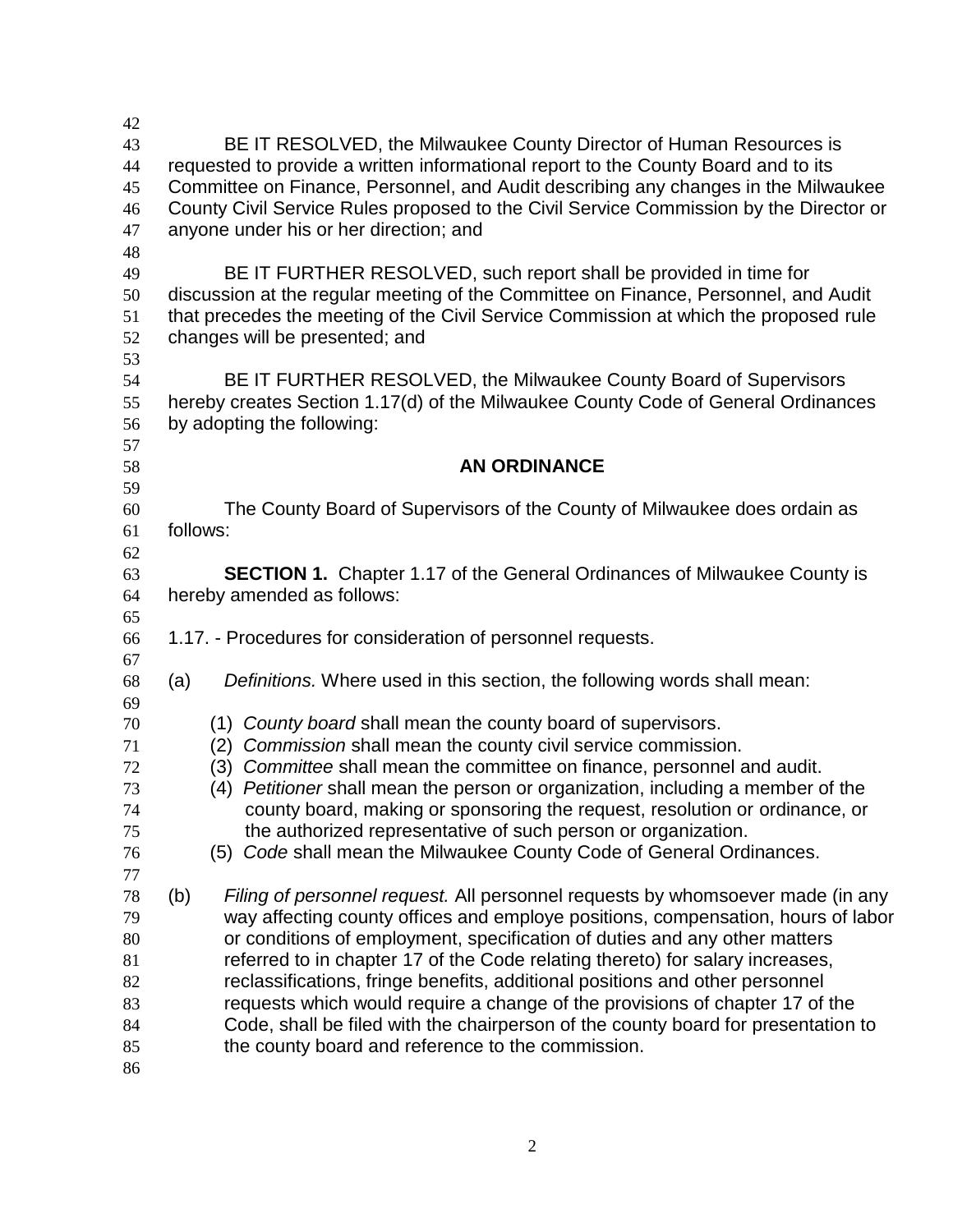| 87<br>88 | (c) | Hearing on personnel request. At such hearing, the procedure in considering<br>such personnel request shall be as follows: |
|----------|-----|----------------------------------------------------------------------------------------------------------------------------|
| 89       |     |                                                                                                                            |
| 90       |     | (1) The petitioner, or his/her representative, shall be given a reasonable time to                                         |
| 91       |     | present his/her case and any supporting data to the committee, and during                                                  |
| 92       |     | such period shall not be subject to interruption by any person other than                                                  |
| 93       |     | members of the committee.                                                                                                  |
| 94       |     | (2) When the petitioner has concluded his/her argument, the commission shall                                               |
| 95       |     | present its report and recommendation to the committee.                                                                    |
| 96       |     | (3) After the commission has concluded its presentation, the petitioner shall have                                         |
| 97       |     | a reasonable opportunity to comment upon the commission's                                                                  |
| 98       |     | recommendations and, while so doing, shall not be subject to interruption by                                               |
| 99       |     | any person other than members of the committee or representatives of the                                                   |
| 100      |     | commission.                                                                                                                |
| 101      |     | (4) After the procedures specified in said subsections (1), (2) and (3) have been                                          |
| 102      |     | concluded, the committee shall hear any person desiring to speak on the                                                    |
| 103      |     | request.                                                                                                                   |
| 104      |     | (4a) Where circumstances require, the co-chairperson(s) of the committee shall                                             |
| 105      |     | have the right to vary the order of the procedure outlined in subsections (c)(1),                                          |
| 106      |     | $(2)$ , $(3)$ and $(4)$ .                                                                                                  |
| 107      |     | (5) Thereafter the committee, in public session, shall consider and make such                                              |
| 108      |     | recommendations as it sees fit pertaining to said request. If the committee's                                              |
| 109      |     | recommendation is to deny the request, the recommendation shall be in the                                                  |
| 110      |     | form of a resolution so indicating. If the committee's recommendation grants                                               |
| 111      |     | such request in whole or in part, such recommendation shall be evidenced by                                                |
| 112      |     | a resolution or ordinance, as the case requires. The effective date of such                                                |
| 113      |     | resolution or ordinance shall be stated therein.                                                                           |
| 114      |     | (6) In the event that the committee requires more time than originally scheduled to                                        |
| 115      |     | determine its position with respect to such request, it may recess such hearing                                            |
| 116      |     | from time to time as may be determined by it, and on said recessed day                                                     |
| 117      |     | reconvene and resume its consideration.                                                                                    |
| 118      |     | (7) The committee shall submit a report and recommendation on each such                                                    |
| 119      |     | request to the county board, at the next meeting of the county board, following                                            |
| 120      |     | determination of the committee's recommendation.                                                                           |
| 121      |     | (8) Compliance with the procedure outlined in subsections (1) to (7) inclusive, of                                         |
| 122      |     | this subsection, is intended to be in compliance with the requirements of s.                                               |
| 123      |     | 111.70(2), Wis. Stats.                                                                                                     |